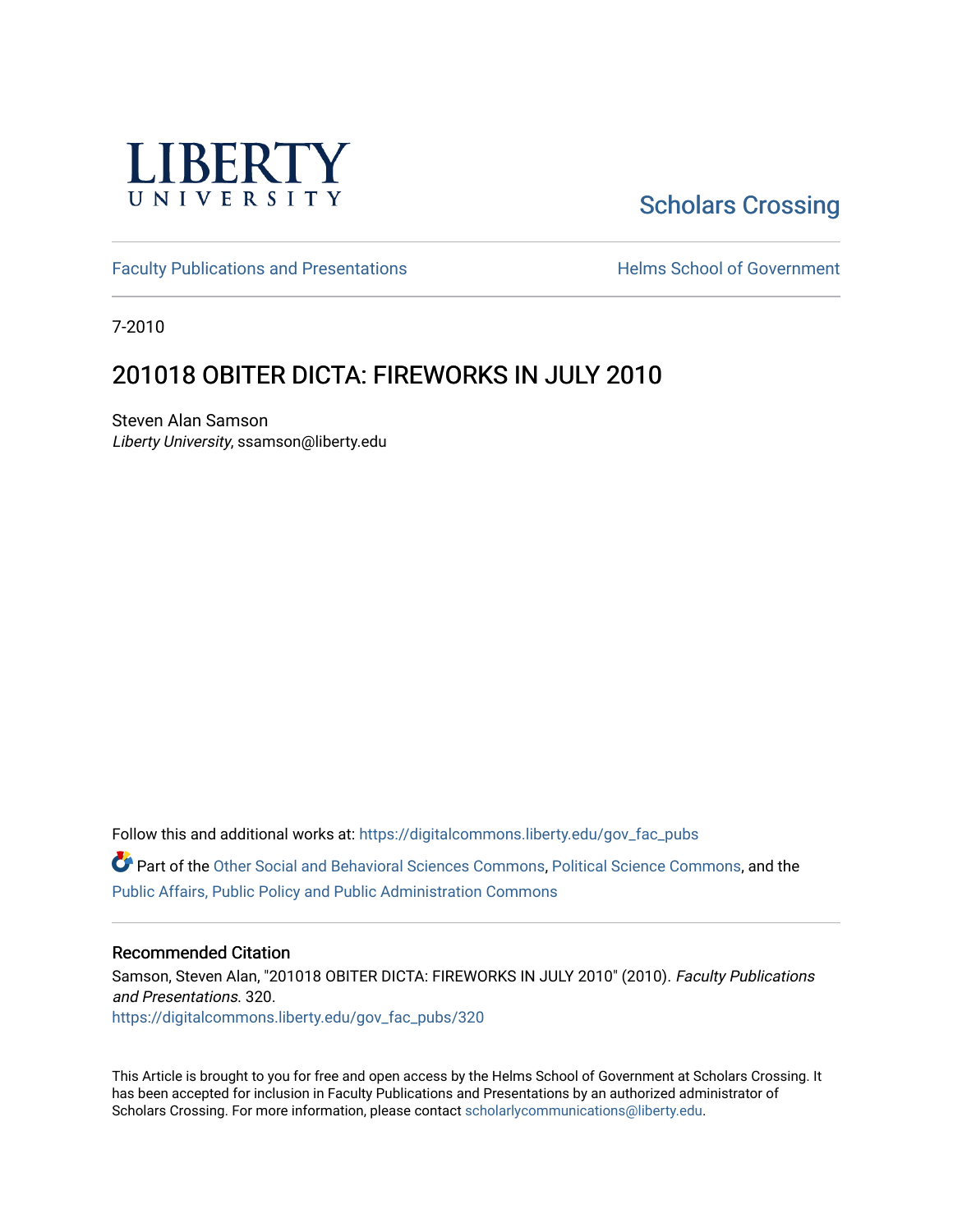# **201018 OBITER DICTA: FIREWORKS IN JULY 2010 Steven Alan Samson**

# **Thursday, July 1**

[http://townhall.com/columnists/VictorDavisHanson/2010/07/01/even\\_a\\_few\\_words\\_matt](http://townhall.com/columnists/VictorDavisHanson/2010/07/01/even_a_few_words_matter/page/full) [er/page/full](http://townhall.com/columnists/VictorDavisHanson/2010/07/01/even_a_few_words_matter/page/full)

Victor Davis Hanson summarizes the stated sensibilities of our serial apologizerin-chief.

Note to a former student: I enjoyed "What Made Europe Great?" It appears that you are still making good use of some of the class readings. I may add the millennial issue of *The Economist* to the list when I offer the Political and Economic Development class (no longer Politics of the Third World) again in the Spring. Attached are notes to a Roepke piece from the late 1950s. It summarizes the problems you are addressing. So do the excerpts from Christopher Dawson's *Religion and the Modern State* (1935) that I am passing along.

The original meeting of what came to be the Mont Pelerin Society was scheduled for 1937, I believe, but was canceled due to deteriorating political conditions in Europe. Hayek wanted to bring Walter Lippmann to discuss his book, *The Good Society*. Roepke and Kuehnelt-Leddihn both became involved with the Society for a time after it was launched following the war. I was invited to attend the meeting in Salt Lake City a few years ago.

A second note: The summer is going well except for one problem: that I can never make as much headway on the reading and class preparations as I would like. But at least I have an opportunity to catch my breath and run some errands.

I have started reading Robert Reilly's *The Closing of the Muslim Mind*. I watched a videotaped lecture on the subject he gave in May. Reilly is a fellow Philadelphia Society member who gave me his earlier book on modern music, *Surprised by Beauty*, a couple of years ago. He was at one time the director of Voice of America and later helped with the Iraqi transition. He teaches a course on terrorism at the National Defense University. I am about to read an on-line paper he did for the Heritage Foundation: "Ideas Matter: Restoring the Content of Public Diplomacy."

[http://globalguerrillas.typepad.com/globalguerrillas/2010/07/journal-the-decline](http://globalguerrillas.typepad.com/globalguerrillas/2010/07/journal-the-decline-of-the-middle-class.html)[of-the-middle-class.html](http://globalguerrillas.typepad.com/globalguerrillas/2010/07/journal-the-decline-of-the-middle-class.html)

John Robb summarizes what is rapidly becoming the default measure of America's future unless we seriously begin to reverse course. Long before the late 1980s with the Savings and Loan fiasco, we began to develop a financial system that has been divorcing wealth from productivity: a sure recipe for decline that may be cited as more evidence of the regnant politics of cultural suicide.

**Saturday 3**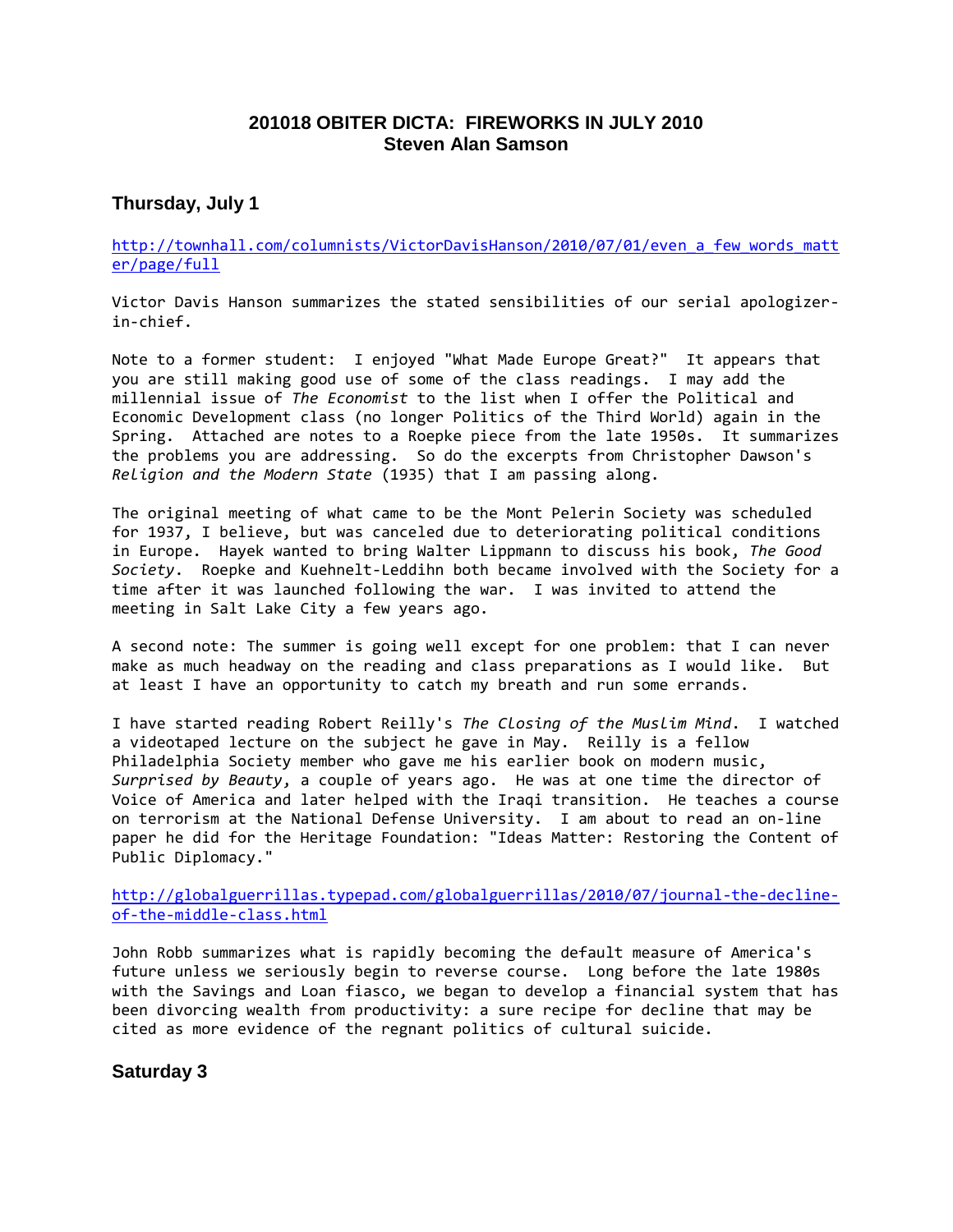#### http://www.americanthinker.com/2010/07/why kagan is unqualified and d.html

Selwyn Duke explains why Elena Kagan is unqualified to serve on the United State Supreme Court – not to mention most of the justices today. The reason why is simple: Her evasive testimony during her confirmation hearings demonstrates beyond all doubt that she would join the ranks of those "Nullification Jurists" who consult international laws and opinions along with the social sciences (cf. Holmes: "The fourteenth amendment does not enact Mr. Herbert Spencer's Social Statics") and their own personal proclivities in establishing precedents. For a Solicitor General and former dean of Harvard Law to dissemble ignorance about Progressivism – the "progressive caucus" in Congress is one of the largest – should be taken as a hint of what is in store. Perhaps David Kupelian should modify the subtitle of the first chapter of his recent book, *How Evil Works*, "In Government We Trust: Why We Elect Liars as Leaders," to include appointees.

Referees do not make the rules of the game. Similarly, the vocation of the judge in not to make or amend the laws or to sit in judgment upon them. Neither is it to nullify the Constitution according to the "spirit of the times." For jurists "to abide by the 'times,'" as Duke puts it, "would be to render the Constitution unnecessary, for the very purpose of a constitution is to temper the times with the timeless." Jurists must, instead, be bound by the Constitution they are supposed to apply. As Thomas Jefferson wrote in the Kentucky Resolutions of 1798: "In questions of power, then, let no more be heard of confidence in man, but bind him down from mischief by the chains of the Constitution." In fact, before the Supreme Court arrogated to itself an exclusive power of judicial review, Thomas Jefferson contended that bad federal laws should be constitutionally nullified by the interposition of states, much in the manner the checks and balances system was intended to work.

Duke concludes ironically: "The fact that an Elena Kagan could even make it to hearings is already a confirmation. It confirms that most of our leaders haven't a clue as to how a constitutional republic is supposed to work or, worse still, are content to create an oligarchy of like-minded judicial statists. It is unlawful and renders the government illegitimate, but they do it because they can. And unless we Americans wish to be subject to those who are 'subject to no authority except themselves,' governors and citizens should remember this: Nullification works both ways."

Even as amended, the Constitution still provides more than one remedy for such misrule. It is better for a Supreme Court seat to remain vacant than to have a Nullification Jurist seated during "good Behaviour," which effectively means a lifetime appointment. In the interim, the most immediate remedy is to start by voting out the party-in-power in November. With bankruptcy overtaking us, it is long past time to remind the government that it is the servant and not the master. But nothing will avail unless we become more knowledgeable, vigilant, and protective of our constitutional liberties. As Francis Lieber noted in 1849: "In the Middle Ages, governments chartered liberty; in our times, the people, or popular liberty, charters governments."

[http://www.americanthinker.com/2010/07/is\\_elena\\_kagan\\_morally\\_blind.html](http://www.americanthinker.com/2010/07/is_elena_kagan_morally_blind.html)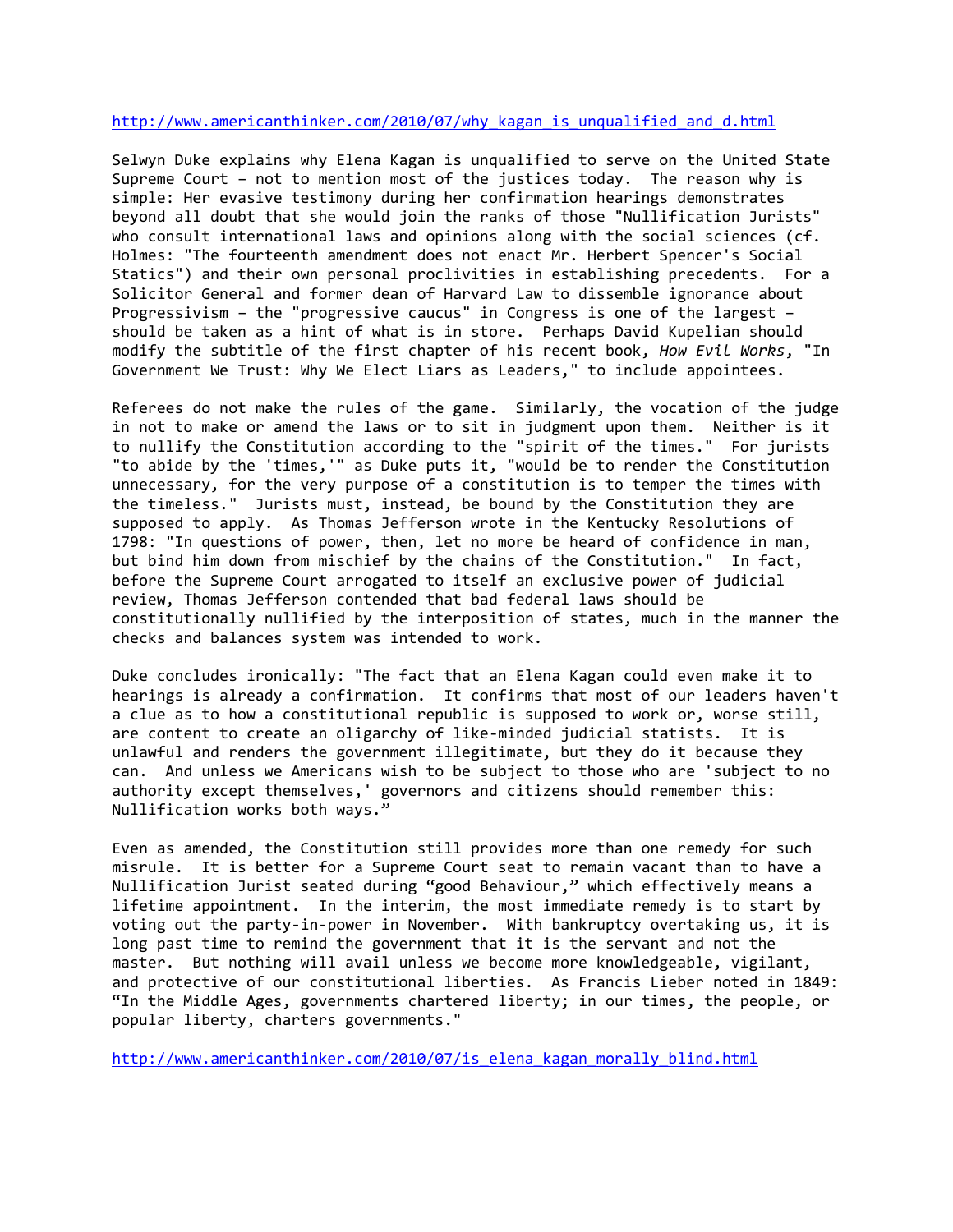James Lewis asks the most appropriate question: "Is Elena Kagan Morally Blind?" He answers it by delving into her record with the Clinton Administration and at Harvard Law.

## **Sunday 4**

### [http://townhall.com/columnists/AustinHill/2010/07/04/our\\_independence\\_or\\_obamas\\_c](http://townhall.com/columnists/AustinHill/2010/07/04/our_independence_or_obamas_control/page/full) [ontrol/page/full](http://townhall.com/columnists/AustinHill/2010/07/04/our_independence_or_obamas_control/page/full)

In a column published in Arizona in March 2009, Austin Hill wrote: "President Barack Obama has no intention of growing the U.S. economy; he simply wants to control it." Now, as opposition to and dissatisfaction with the political agenda in Washington continues to mount, Hill asks the American people to look intently in the mirror if they wish to know who to blame. The actions this president has been taking are consistent with keeping the very promises that got him elected in the first place.

"Many Americans are today lamenting that President Obama hasn't devoted more effort towards 'job creation.' But what part of Barack Obama's presidential campaign spelled out 'job creation' in the first place?"

"For two years, Senator Obama traveled the country, ta[l]king about, in no particular order: A) raising taxes on oil companies to get even with them for their so-called 'windfall profits;' B) using the power of government to 'reignin' [sic] executive salaries; C) raising the capital gains tax rate; D) using the power of government to 'crack-down' (whatever that means) on both the insurance, and pharmaceutical industries; E) raising income tax rates on high-income earners (his definition of 'high-income earner' has been raised and lowered repeatedly); and [F]) using the power of government to fulfill that elusive promise of making both healthcare, and a college education, 'universal.' None of these ideas spell out 'prosperity' for the American people, but they do entail handing-over more control of our private affairs to Barack Obama."

The shell game, snake-oil merchant, and the flim-flam artist are old American institutions. As we collectively lose our liberties, we must remind ourselves that, when it comes to bad government, we have done it to ourselves. P. T. Barnum knew how to spot a sucker and make him pay through the nose. So do today's merchants of decadence. It may be cold comfort to throw this back in people's faces but a splash of cold water may at least help wake them up. Then we have to stop playing the sap before we can start reclaiming our birthright. By the way, for another splash of cold water, read the preface to Robert Weissberg's *Bad Students, Not Bad Schools*.

http://townhall.com/columnists/PeterLillback/2010/07/04/this\_fourth of july, reme mber the importance of christianity

Peter Lillback, the president of Westminster Theological Seminary, has written a book on the subject of George Washington's spiritual life. The American public has forgotten the importance of Christianity to our founding and our life as a nation. Peter Marshall encapsulated that historical connection in the following prayer that he offered as chaplain before the U.S. Senate on July 3, 1947: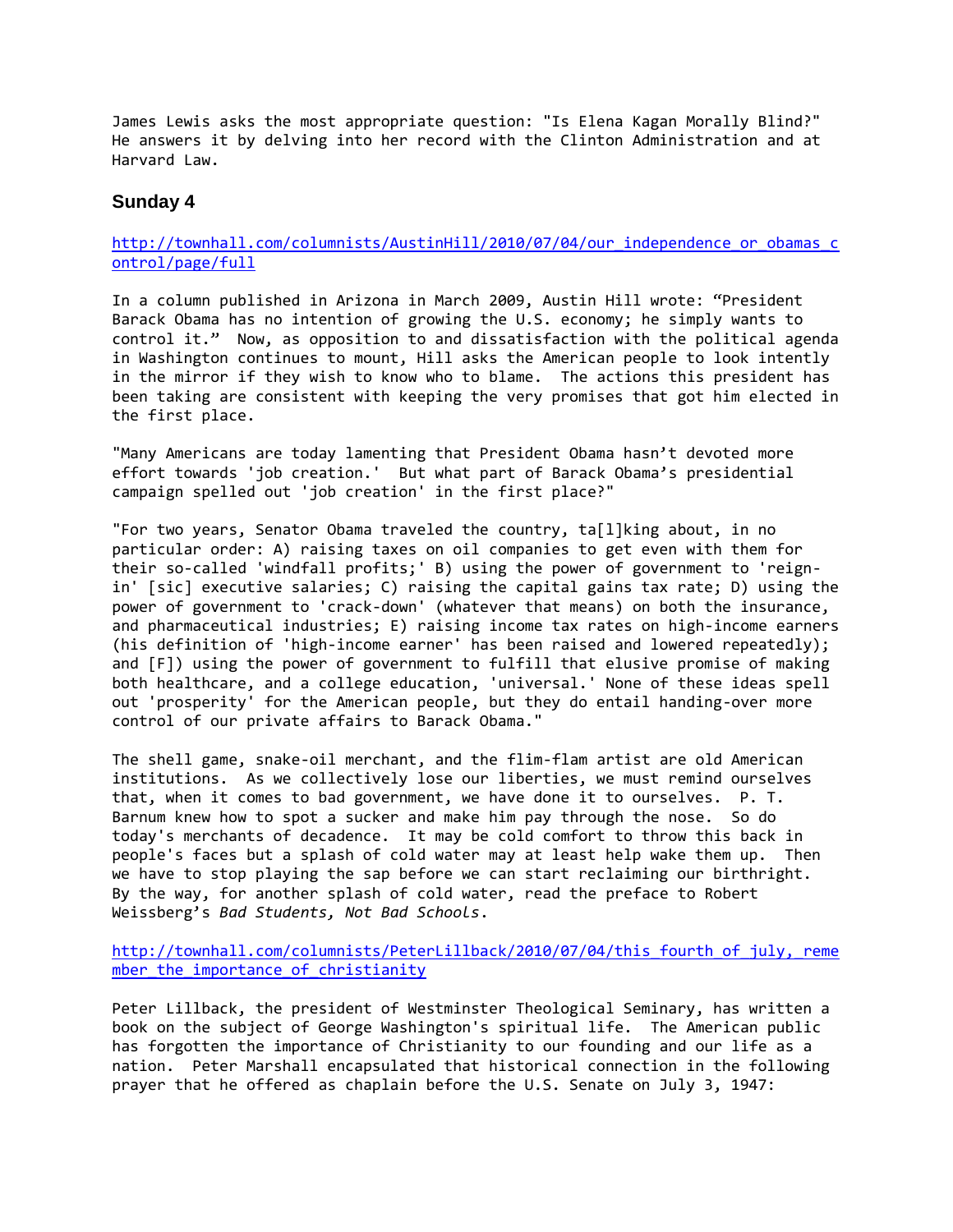"God of our fathers, whose Almighty hand hath made and preserved our nation, grant that our people may understand what it is they celebrate.

"May they remember how bitterly our freedom was won, the down payment that was made for it, the installments that have been made since this Republic was born, and the price that must be paid for our liberty.

"May freedom be seen not as the right to do as we please but as the opportunity to please to do what is right.

"May it ever be understood that our liberty is under God and can be found nowhere else.

"May our faith be something that is not merely stamped on our coins, but expressed in our lives.

"Let us, as a nation, not be afraid of standing alone for the rights of men, since we were born that way, as the only nation on earth that came into being 'for the Glory of God and the advancement of the Christian faith' [Mayflower Compact, 1620].

"We know that we shall be true to the pilgrim dream when we are true to the God they worshiped.

"To the extent that America honors Thee, wilt Thou bless America, and keep her true as Thou has kept her free, and make her good as Thou has made her rich. Amen."

What Marshall expresses here is the spiritual basis, the only real basis, for the idea of American exceptionalism. I wish to add my exhortation to Peter Marshall's and conclude with a favorite of my late friend Bill Hosmer: the seldom-sung second stanza of Katherine Lee Bates's "America the Beautiful."

"O beautiful for pilgrim feet Whose stern impassioned stress A thoroughfare of freedom beat Across the wilderness! America! America! God mend thine every flaw, Confirm thy soul in self-control, Thy liberty in law!"

#### **Monday 5**

<http://www.theliteratecitizen.com/moyarreadinglist.html>

To a colleague: Book list by a Marine Corps University professor who has written books on Vietnam and counter-insurgency. Like Mary Grabar, who maintains this site, he emphasizes the classics.

[http://americanvision.org/3063/a-new-twist-on-an-old-classic-ant-and-the](http://americanvision.org/3063/a-new-twist-on-an-old-classic-ant-and-the-grasshopper/)[grasshopper/](http://americanvision.org/3063/a-new-twist-on-an-old-classic-ant-and-the-grasshopper/)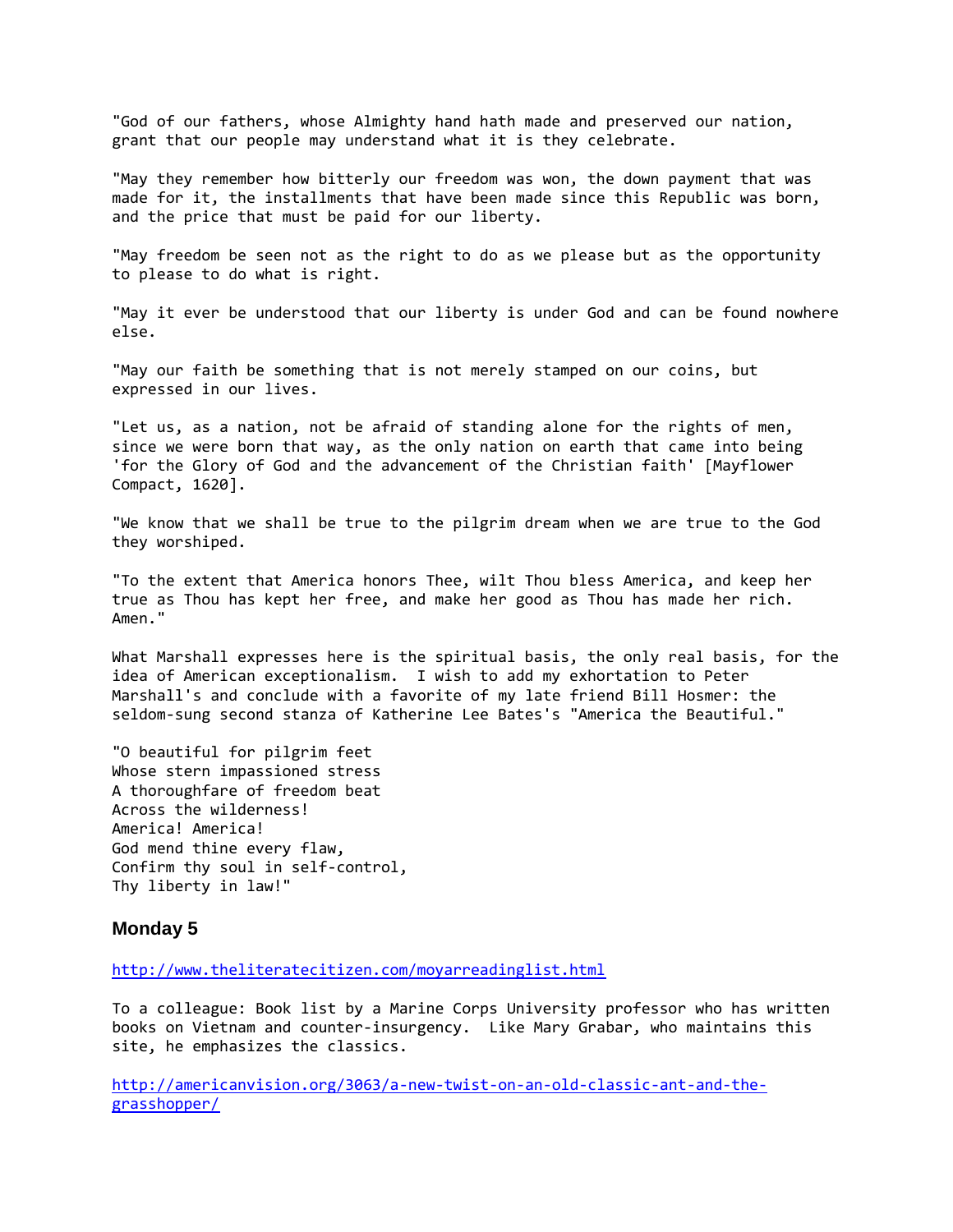The ant and the grasshopper: Aesop's version and the modern version.

## **Wednesday 7**

#### <http://www.hillsdale.edu/news/imprimis/archive/issue.asp?year=2009&month=07>

Jeremy Rabkin, a constitutional scholar, discusses the hazards posed by the erosion of national sovereignty. I have added this piece to my Political Theory syllabus. I am adding two other readings to similar effect: John R. Bolton's *How Barack Obama Is Endangering Our National Sovereignty*, which I added to my International Relations syllabus, and Roy W. Spencer's *The Bad Science and Bad Policy of Obama's Global Warming Agenda*, which I plan to use in Political Geography.

Our ruling political class has become enamored of the political advantages of using treaties to accomplish what it cannot get through ordinary constitutional means. The politically-correct avenue of submitting the American citizenry to transnational legislative and judicial bodies is, as Rabkin notes, contrary to the U.S. Constitution. But he also notes that traditional safeguards against such intervention are being weakened. As they crumble, so does our first line of defense.

We Americans are now threatened with the sort of foreign tyranny that once led to our Declaration of Independence: "The history of the present King of Great Britain is a history of repeated injuries and usurpations, all having in direct object the establishment of an absolute Tyranny over these States."

In the wake of the recent Supreme Court decision that upholds the Second Amendment liberty of citizens to possess firearms, I would expect to see a concerted effort by gun control advocates to turn to extra-constitutional means to accomplish their hearts' desire. This post-sovereignty mindset is clearly shown by Pierre Manent in "Current Problems of European Democracy," which I use in my Politics of Europe class.

[http://findarticles.com/p/articles/mi\\_m0354/is\\_1\\_45/ai\\_99699586/](http://findarticles.com/p/articles/mi_m0354/is_1_45/ai_99699586/)

This hollowing-out of political sovereignty is contributing its share to the demoralization of the American public. More people recognize, almost instinctively, that political mismanagement has become the rule. What they may not realize is the role played by what John Fonte calls "the transnational legal process."

Rabkin concludes his discussion of "The Constitution and American Sovereignty" by summarizing his case.

"At the end of The Federalist Papers, Alexander Hamilton writes: 'A nation, without a national government, is, in my view, an awful spectacle.' His point was that if you do not have a national government, you can't expect to remain a nation. If we are really open to the idea of allowing more and more of our policy to be made for us at international gatherings, the U.S. government not only has less capacity, it has less moral authority. And if it has less moral authority, it has more difficulty saying to immigrants and the children of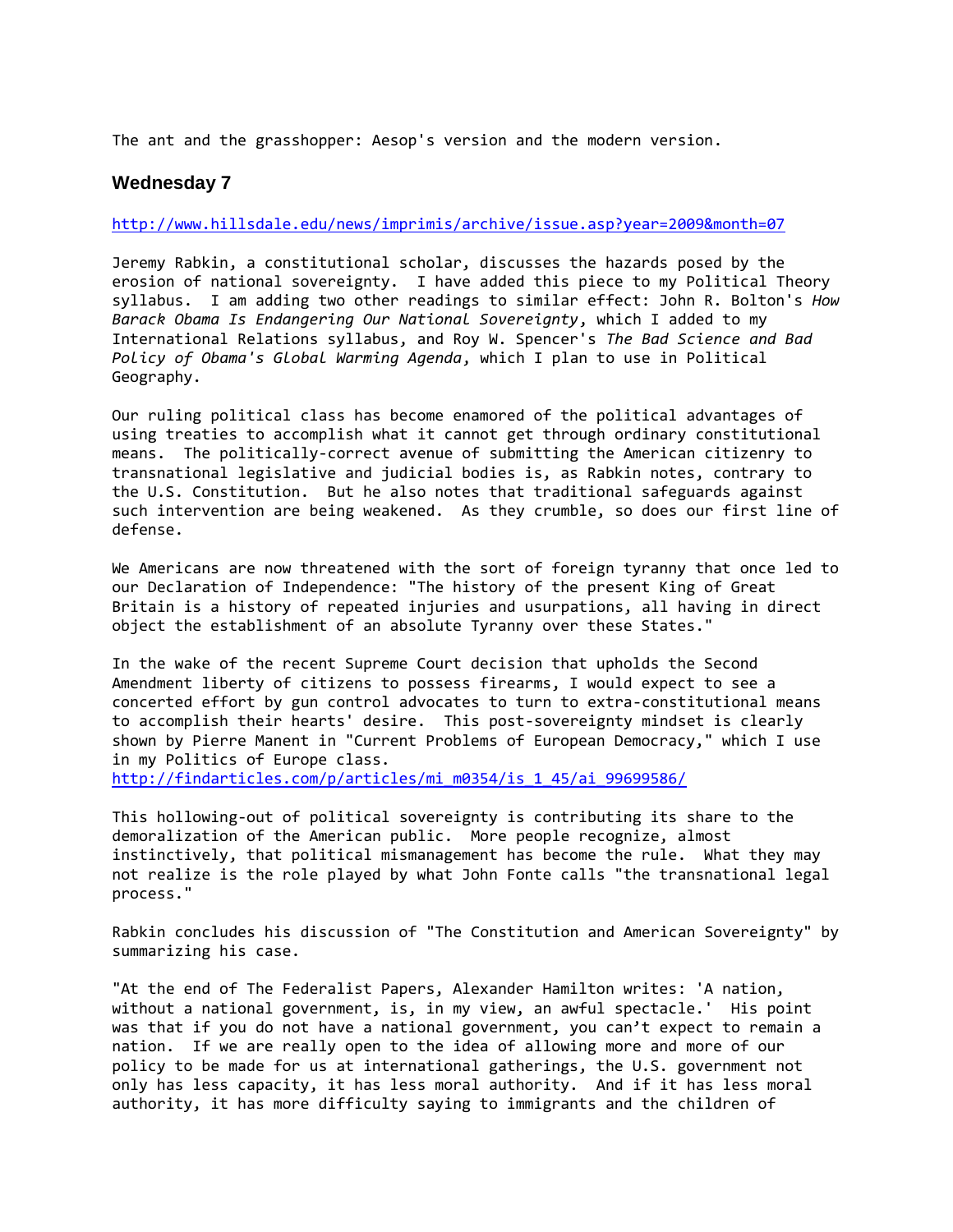immigrants that we're all Americans. What is left, really, to being an American if we are all simply part of some abstract humanity? People who expect to retain the benefits of sovereignty -- benefits like defense and protection of rights - without constitutional discipline, or without retaining responsibility for their own legal system, are really putting all their faith in words or in the idea that as long as we say nice things about humanity, everyone will feel better and we'll all be safe."

[http://townhall.com/columnists/TerryJeffrey/2010/07/07/one\\_business\\_filed\\_37,375\\_](http://townhall.com/columnists/TerryJeffrey/2010/07/07/one_business_filed_37,375_bad_w-2_forms_--_and_is_getting_away_with_it/page/full) bad w-2 forms -- and is getting away with it/page/full

Here is some of the statistical evidence of massive fraud involving the employment of illegal immigrants during the past more than a decade. To date, nothing is being done about it.

Note to a friend: Earlier today I reviewed a grant application on the impact of the sexual revolution and how it has fostered dependency, the growth of the welfare state, and greater intervention by international agencies – in the pursuit of what John Fonte has called "transnational progressivism." We are about to have a denizen of that particular swamp confirmed to the Supreme Court. Her great accomplishment seems to have been raising over \$400 million for Harvard Law School while she was dean. Who knew at the time that she was being groomed for a seat on the high bench?

On the other hand, Justice Clarence Thomas is not given the sufficient credit for his natural law jurisprudence.

[http://www.washingtonexaminer.com/politics/Thomas\\_-principled-jurisprudence-in](http://www.washingtonexaminer.com/politics/Thomas_-principled-jurisprudence-in-arms-case-97896314.html)[arms-case-97896314.html](http://www.washingtonexaminer.com/politics/Thomas_-principled-jurisprudence-in-arms-case-97896314.html)

In my Obiter Dicta entitled Pomp and Circumstance for May 26, I cited some Supreme Court missteps that restricted the Fourteenth Amendment and, for a long time, derailed the enforcement of civil rights protections. Among those missteps was *The Slaughterhouse Cases* decision of 1873, which upheld the sort of monopoly that had been abolished in France while the state in question, Louisiana, was part of its empire. The Court refused to entertain either a due process or equal protection argument against the monopoly.

In his dissenting opinion, joined by the Chief Justice and two others, Justice Stephen Fields argued that a fundamental right was at stake.

". . . The decree of Louis XVI, in 1776, abolished all monopolies of trades and all special privileges of corporations, guilds, and trading companies, and authorized every person to exercise, without restraint, his art, trade, or profession, and such has been the law of France and of her colonies ever since, and that law prevailed in Louisiana at the time of her cession to the United States. Since then, notwithstanding the existence in that State of the civil law as the basis of her jurisprudence, freedom of pursuit has been always recognized as the common right of her citizens. But were this otherwise, the fourteenth amendment secures the like protection to all citizens in that State against any abridgment of their common rights, as in other States. That amendment was intended to give practical effect to the declaration of 1776 of inalienable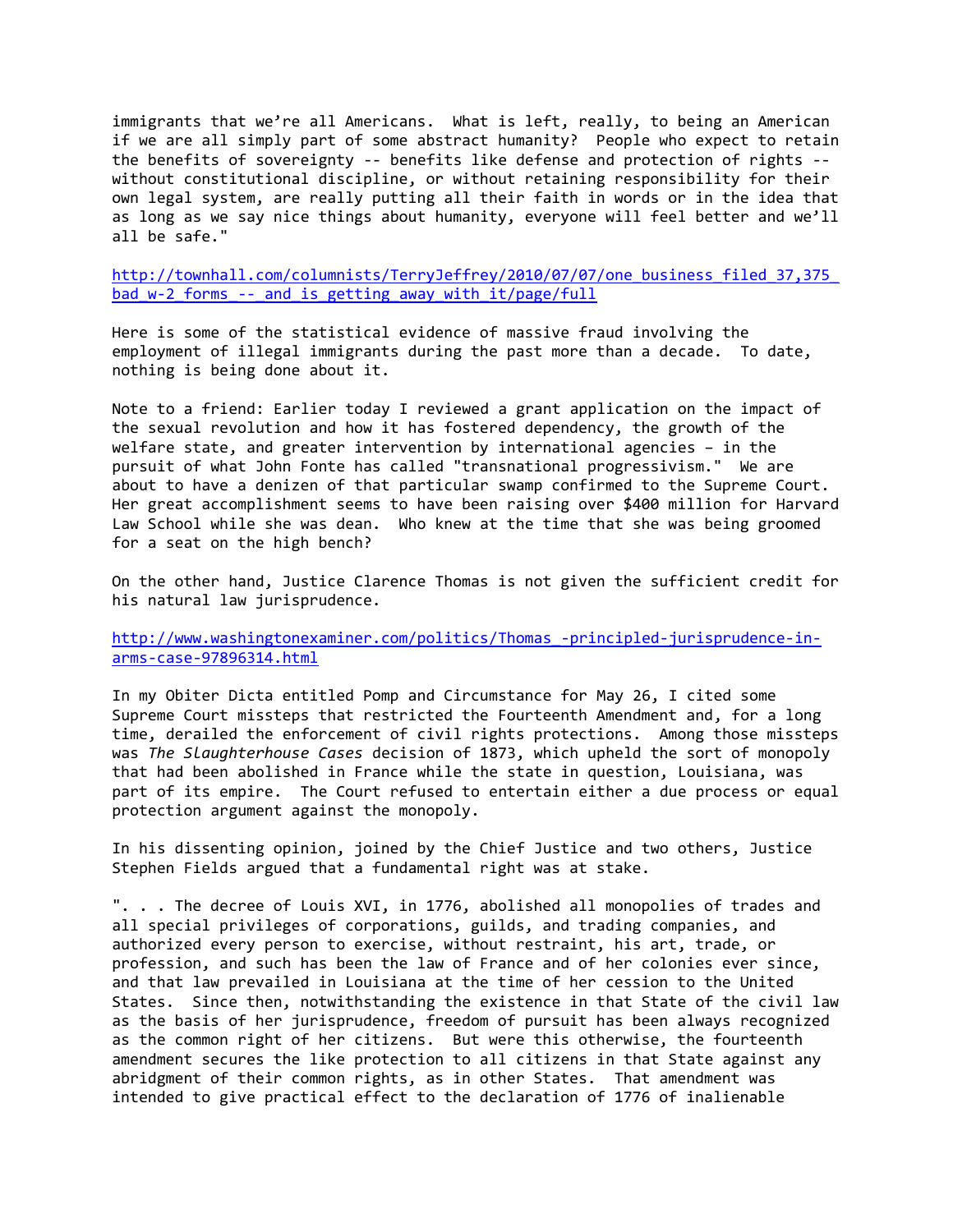rights, rights which are the gift of the Creator, which the law does not confer, but only recognizes."

Unlike the other four justices in the majority in *McDonald* v. *Chicago* (2010), Justice Clarence Thomas wishes to include gun ownership among the common rights, as Justice Field put it, that are protected against any abridgement.

## **Friday 9**

#### [http://www.americanthinker.com/2010/07/arizonas\\_constitutional\\_war\\_po.html](http://www.americanthinker.com/2010/07/arizonas_constitutional_war_po.html)

In "Arizona's Constitutional War Powers," former Texas prosecutor James Carender clearly delineates the malfeasance of recent Administrations and recent Congresses in the matter of securing our borders against invasion. Carender summarizes the constitutional case (Art. I, sec. 10, clause 3) for a defensive military response on the part of the State of Arizona in order to repulse invading narco-terrorists and smugglers.

Article IV, sec. 4 outlines the obligations of the federal government: "The United States shall guarantee to every State in this Union a Republican Form of Government, and shall protect each of them against Invasion; and, on Application of the Legislature, or of the Executive (when the Legislature cannot be convened) against domestic Violence."

Americans should remember that Gen. "Black Jack" Pershing led a unit of the United States Army into Mexico in hot pursuit of the Mexican bandit/revolutionary Gen. Francisco "Pancho" Villa after his forces invaded and nearly destroyed the town of Columbus, New Mexico, in the early hours of March 9, 1916. The only difference in the current situation is the absence of a rallying incident. The cumulative death toll is far greater in the present case when you throw in the deaths of illegal aliens due to the venality, neglect, and incompetence of the "coyotes," not to mention the toll from narco-gang violence and the larger toll due to the narcotics trade. More than a decade ago, Robert D. Kaplan wrote *The Coming Anarchy* and soon afterward applied his thesis in *Empire Wilderness* to an examination of the American West in a time of diminishing national sovereignty and increasingly porous borders.

History also records that, nearly a century before Villa's attack on Columbus, New Mexico, General Andrew Jackson led an invasion of Spanish Florida during the First Seminole War on March 10, 1818 in order to deal with similar threats. Today, almost a century after the raid on Columbus, New Mexico, a rancher has been murdered and an Arizona sheriff has been publicly targeted for assassination. Now that the USDOJ has sued the State over its rather mild law requiring proof of legal residence, it may be about time for Arizona to raise the constitutional stakes and force the issue.

Note to Pastor: I plan to use your Naboth's Vineyard sermon again in the Spring for Economic and Political Development. I wish I could force the denizens of the DC Tidal Basin to read it, but it perhaps it is time to flush them away into Davy Jones's Locker anyway. One of the most influential speeches in the history of the Senate was Charles Sumner's "Naboth's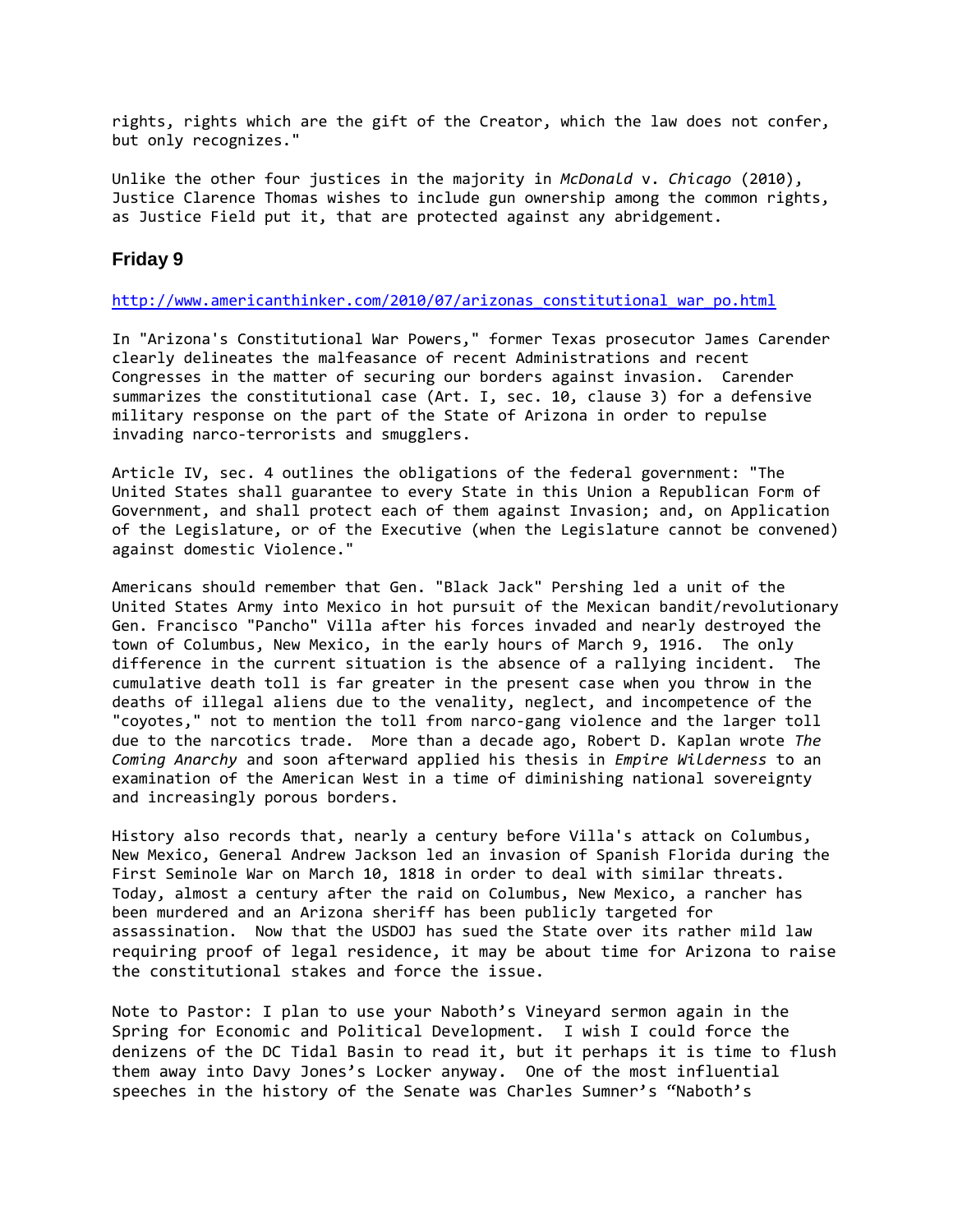Vineyard," which attacked the Grant Administration's plan to annex Santo Domingo.

BTW, I've also added a chapter from Francis Nigel Lee's *God's Ten Commandments* for Political Theory.

## **Saturday 10**

<http://www.debka.com/article/8904/>

DEBKA takes a skeptical look at the back story for the spy swap that has been peddled in the Main Street Media.

[http://corner.nationalreview.com/post/?q=NjkzMmNjMjIxMjIxYWNmODA0OGI3ZTU5MmIy](http://corner.nationalreview.com/post/?q=NjkzMmNjMjIxMjIxYWNmODA0OGI3ZTU5MmIyZGUyMjg) [ZGUyMjg=](http://corner.nationalreview.com/post/?q=NjkzMmNjMjIxMjIxYWNmODA0OGI3ZTU5MmIyZGUyMjg)

Andrew McCarthy, who led the prosecution of the 1993 World Trade Center bombers, identifies some of the precedents that have enabled Rhode Island to do without federal intervention what the DOJ is suing Arizona to stop.

## **Monday 12**

[http://www.rferl.org/content/Why\\_The\\_Russia\\_Spy\\_Story\\_Really\\_Matters/2095515.](http://www.rferl.org/content/Why_The_Russia_Spy_Story_Really_Matters/2095515.html) [html](http://www.rferl.org/content/Why_The_Russia_Spy_Story_Really_Matters/2095515.html)

A friend sent the attached report from Radio Free Europe/Radio Liberty which details Russia's growing sway over European energy markets. It appears that Gazprom has been following a century-old marketing plan: John D. Rockefeller's strategy of controlling the petroleum market by making Standard Oil the indispensable middleman. The role played by Gerhard Schroeder and Angela Markel in this intricate dance is described in dialectical fashion as befits European social democracy. The scenario for developing a "Common European Home" described in *EUSSR* by Vladimir Bukovsky and Pavel Stroilov seems to be proceeding apace through front organizations disguised as business corporations. Karl Marx and Vladimir Lenin are alive and well and living the life of "capitalists."

## **Tuesday 13**

[http://www.telegraph.co.uk/news/worldnews/europe/eu/7883915/EU-to-spend-1bn-on](http://www.telegraph.co.uk/news/worldnews/europe/eu/7883915/EU-to-spend-1bn-on-pensions-for-retired-eurocrats-in-2010.html)[pensions-for-retired-eurocrats-in-2010.html](http://www.telegraph.co.uk/news/worldnews/europe/eu/7883915/EU-to-spend-1bn-on-pensions-for-retired-eurocrats-in-2010.html)

According to the *Telegraph* of London, Eurocrats retire at close to 10 times the annual pension income of the average worker. It appears that they will also be retiring at a younger age.

[http://www.washingtonexaminer.com/opinion/columns/OpEd-Contributor/About-those](http://www.washingtonexaminer.com/opinion/columns/OpEd-Contributor/About-those-decapitations-in-the-Arizona-desert-98346009.html)[decapitations-in-the-Arizona-desert-98346009.html](http://www.washingtonexaminer.com/opinion/columns/OpEd-Contributor/About-those-decapitations-in-the-Arizona-desert-98346009.html)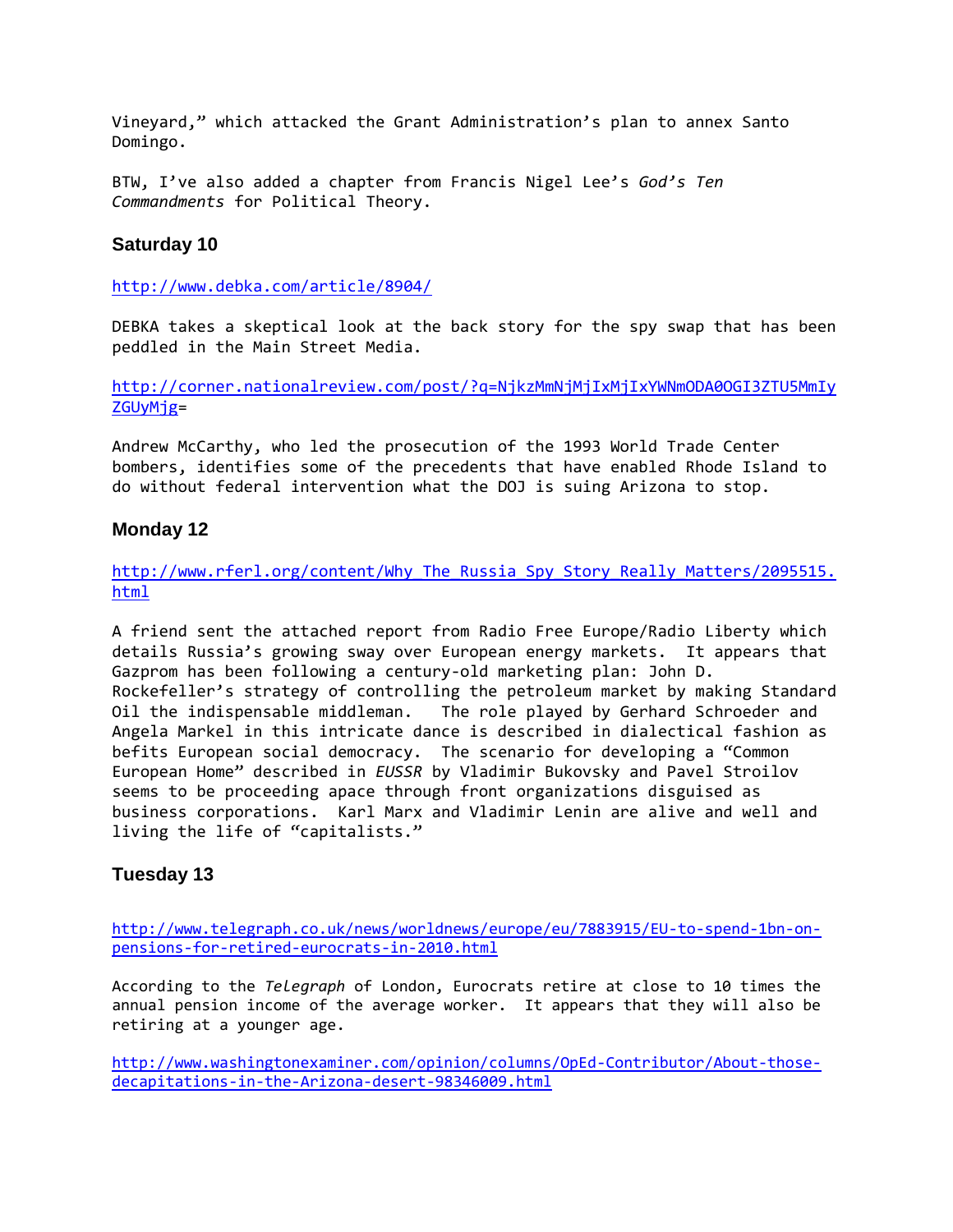A *Washington Post* columnist, Dana Milbank, has ridiculed Arizona Gov. Jan Brewer for calling attention to reports of decapitated bodies in the Arizona desert. The drug gangs commonly use decapitation to terrorize law officers, rivals, and ordinary citizens south of the border. The author of this piece expects it to become more common in Arizona. Attached is rebuttal to Milbank's column. <http://faustasblog.com/?p=21552>

### **Wednesday 14**

#### [http://www.americanthinker.com/2010/07/the\\_lefts\\_psychological\\_assaul.html](http://www.americanthinker.com/2010/07/the_lefts_psychological_assaul.html)

Andrew Foy, MD, injects Martin Seligman's concept of "learned helplessness" into the discussion as he diagnoses the political implications of the state of dependency fostered by our social service state. Half a century ago, Barry Goldwater stated what should have been obvious even then: "The effect of welfarism on freedom will be felt later on – after its beneficiaries have become its victims, after dependence on government has turned into bondage and it is too late to unlock the jail."

Foy also draws on a psychological model (cited in Lee Harris's *The Next American Civil War*) which was developed in 1954 by an American psychologist, Julian Rotter, and which provides a basis for understanding learned helpless. The sort of people Rotter called "internals," and David Riesman had earlier called the "inner-directed" character type, "believe that their locus of control is within themselves." By contrast, "externals believe that they are under the control of outside forces."

But even before David Riesman's *The Lonely Crowd*, and the psychological experiments of Rotter and Seligman, Friedrich Hayek understood the danger of placing people into a state of dependency (as they are placed in a Rousseau's "general will"): "F.A. Hayek, the famous Austrian-born economist and political philosopher, warned of the dangers of excessive government. In *The Road to Serfdom* (1944), Hayek wrote: 'The most important change which extensive government control produces is a psychological change, an alteration in the character of the people.'"

An unfavorable 2005 blog entry by the economist Brad DeLong charges Hayek with being a right-wing ideologue. Years after a Labour government was installed at the end of the Second World War, Hayek made the following observation in 1956: "This is necessarily a slow affair. . . . The most serious development is the growth of a measure of arbitrary administrative coercion and the progressive destruction of the cherished foundation of British liberty, the Rule of Law. . . . [E]conomic planning under the Labour government [has] carried it to a point which makes it doubtful whether it can be said that the Rule of Law still prevails in Britain. . . . "

But let us, like Hayek, take a longer view: "This is necessarily a slow affair." Sixty-five years and several political generations have now passed since Clement Attlee took over as prime minister. When we consider Britain's diminished ability to govern its own affairs as more powers are turned over to the "arbitrary administrative coercion" of the EU bureaucracy, do Hayek's words seem so far-fetched today?